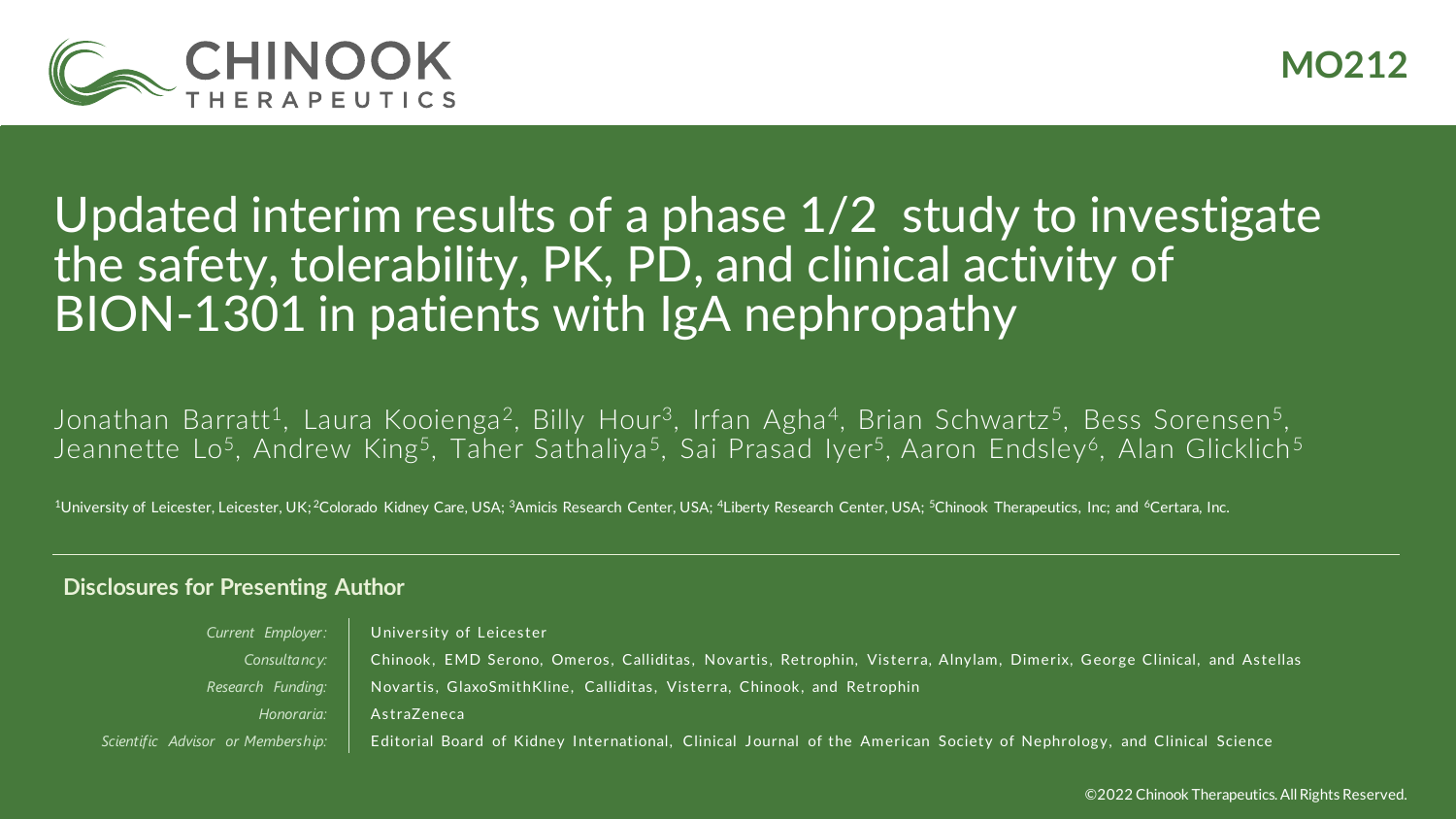# Role of APRIL and BION-1301 in IgA Nephropathy

### **BION-1301 is a novel, humanized monoclonal antibody that binds and blocks APRIL**

Potentially disease-modifying mechanism to deplete Gd-IgA1 (**Hit 1**) and prevent pathogenic immune complex formation (**Hit 3**) 1

**A PR**oliferation **I**nducing **L**igand (**APRIL**) is a TNF-family cytokine involved in B-cell signaling via TACI and BCMA receptor activation<sup>2</sup>

**Higher APRIL levels** in IgAN patients is correlated with higher Gd-IgA1 and proteinuria and lower eGFR<sup>2</sup> **APRIL gene variants** confer increased risk of IgAN3

**The ongoing phase 1/2 trial is investigating BION-1301 in patients with IgAN (NCT03945318)**

- Safety, tolerability, PK, biomarker effects and preliminary effect on proteinuria
- Proof of mechanism
- Proof of concept
- Explore dose/schedule, intravenous (IV) and subcutaneous (SC) administration

### **Objectives Constanting Community Criteria, Cohort 1 Key Eligibility Criteria, Cohort 1**

- Biopsy-proven IgAN within past 10 years
- Total protein excretion ≥0.5 g/24h OR UPCR ≥0.5 g/g based on 24-hour urine collection at screening
- eGFR > 45 mL/min per 1.73 m<sup>2\*</sup>
- Stable on an optimized dose of RASi for ≥ 3 months prior to screening (or intolerant to RASi)

 $*$  Or 30 to 45 mL/min/1.73m<sup>2</sup> if kidney biopsy performed within 2 years prior to Day 1 does not provide evidence of glomerular fibrosis



1. Suzuki et al. *JASN*. 2011; 22(10), 1795-1803. 2. Zai et al. *Medicine*. 2016; 95(11), e3099. 3. Magistroni et al. *Kidney Int*. 2015; 88(5), 974-89. BCMA, B-cell maturation antigen; TACI, transmembrane activator and calcium-modulator and cyclophilin ligand.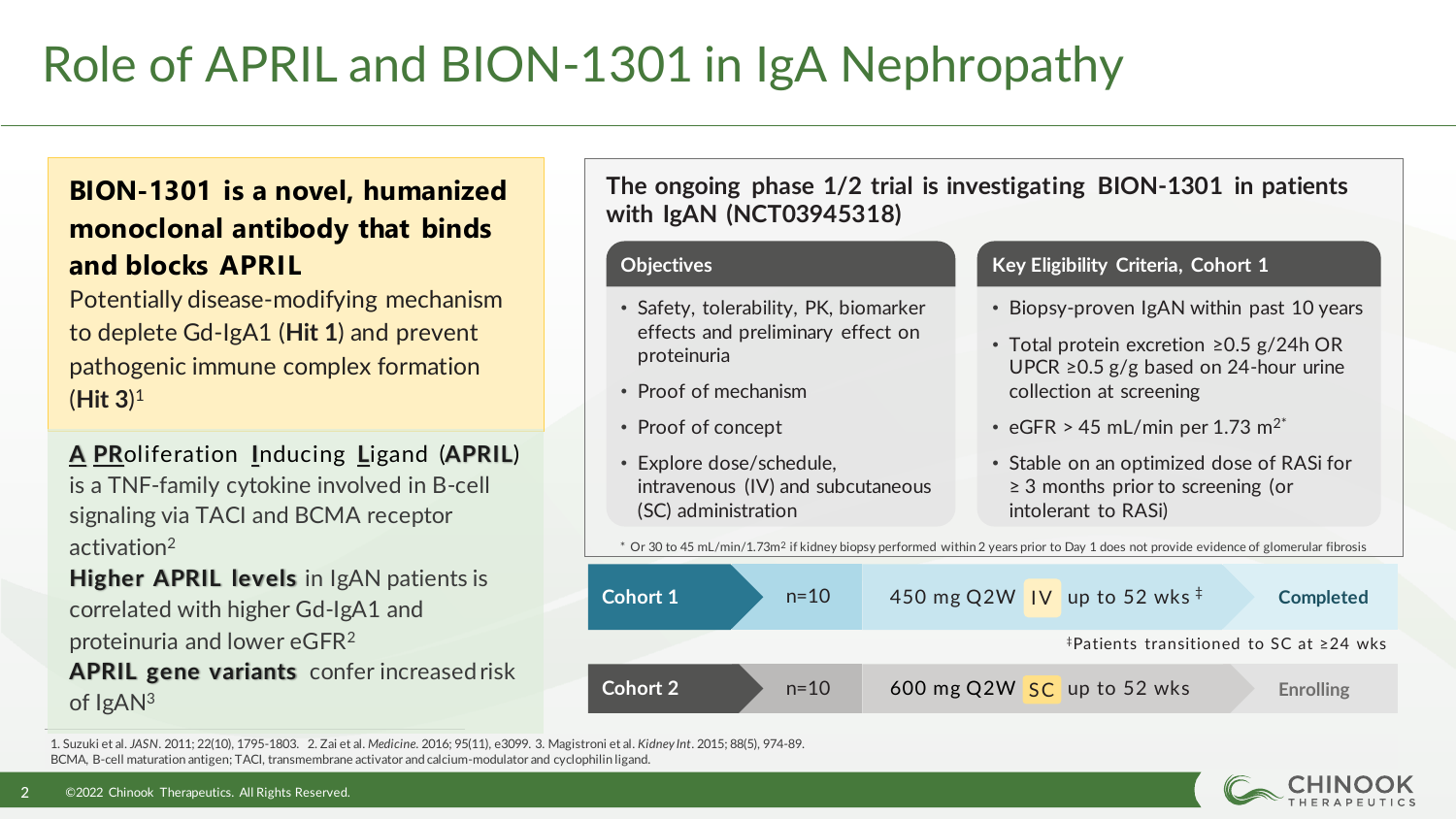# Patient Disposition, Interim Safety and PK/PD

| Demographics $(n=10)$        |             | <b>Baseline Characteristics</b>                        | Median (min, max)             |
|------------------------------|-------------|--------------------------------------------------------|-------------------------------|
| Age, years Median (min, max) | 39 (27, 59) | Time from biopsy, years                                | $2.0$ $(0.2, 3.4)$            |
| Sex, male $n(\%)$            | 9(90)       | Blood pressure (mmHg) - Systolic<br>- Diastolic        | 127 (113, 133)<br>83 (69, 88) |
| Race, white $n(\%)$          | 10 (100)    | eGFR (mL/min/1.73 m <sup>2</sup> )*                    | 69 (30, 122)                  |
| Ethnicity, Hispanic $n$ (%)  | 2(20)       | 24-hour urine protein excretion $(g/day)$ <sup>†</sup> | $1.22$ (0.74, 6.47)           |
|                              |             | 24-hour UPCR $(g/g)$ <sup>†</sup>                      | $0.52$ $(0.41, 4.55)$         |
| Country, $US \t n(\%)$       | 10 (100)    | Renin-angiotensin system inhibitor use                 | 100 %                         |

- BION-1301 well tolerated in IgAN patients to date\*, with no serious AEs and no treatment discontinuations due to AEs
- 3 patients experienced mild (grade 1) treatment-related AEs, including 1 injection site reaction
- 4 patients experienced mild infections (grade 1), considered not related to treatment
- IgG level below the study defined threshold occurred in one patient, necessitating protocol-mandated withholding of study drug. There have been no infections reported in this patient.

### **Safety PK/PD**

- Rapid reductions in free APRIL confirm durable target neutralization sustained through 1 year
- No anti-drug antibodies observed in patients with IgAN to date
- All patients have transitioned to SC administration for a mean SC treatment duration of 22 weeks (range 5 to 28 weeks)

**\* eGFR by CKD-EPI, Chronic Kidney Disease Epidemiology Collaboration, n=8; †**



\*Data cut-off May 6, 2022, with exception of biomarker data cut-off March 10, 2022. AEs, adverse events **n=8**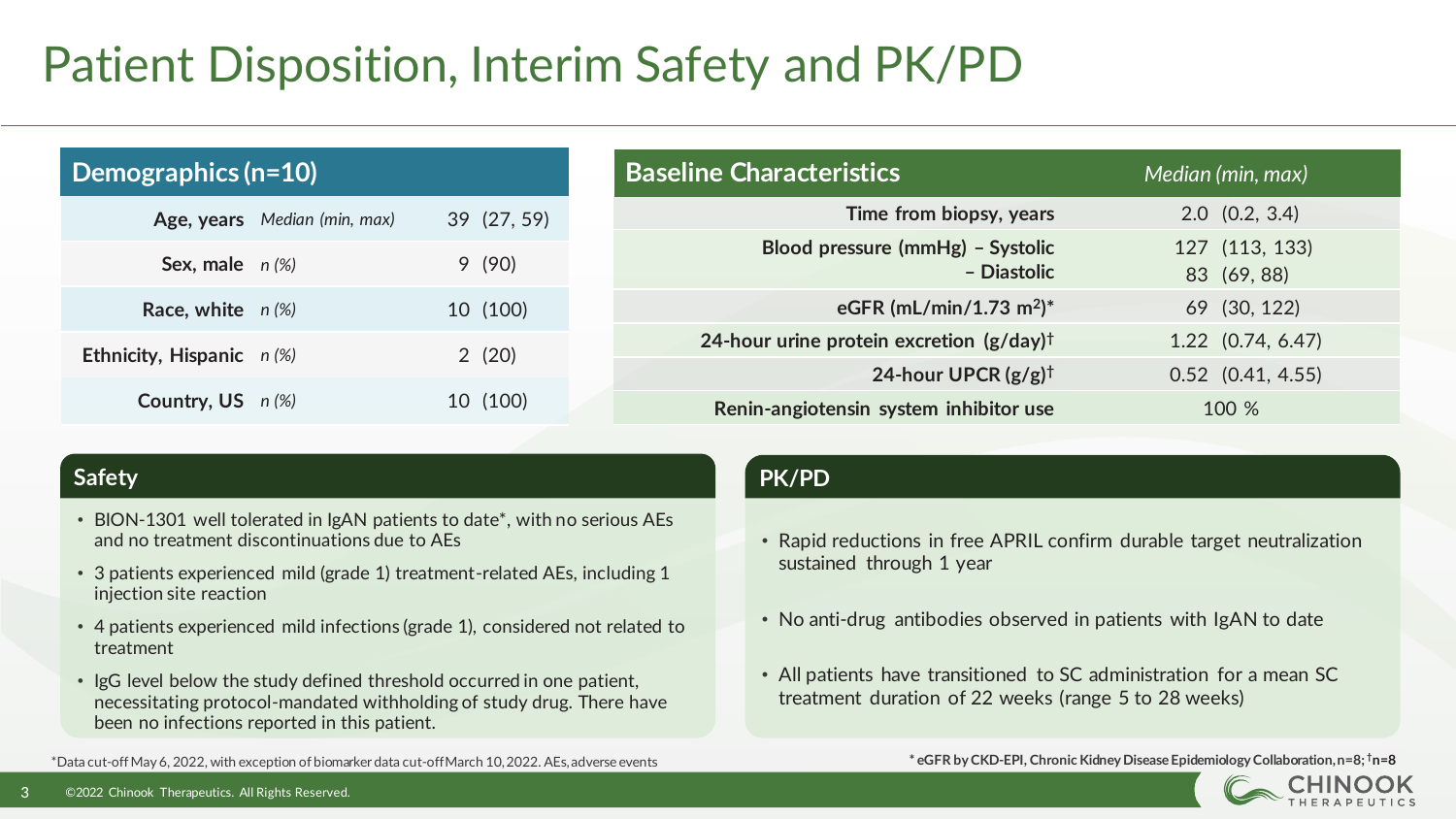# BION-1301 Durably Reduces IgA and Gd-IgA1



- BION-1301 durably reduces IgA, IgM, and to a lesser extent, IgG in patients with IgAN
- BION-1301 also produces sustained reductions in Gd-IgA1, the pathogenic IgA variant (Hit 1), demonstrating the potential disease-modifying mechanism of BION-1301
- 6/8 patients have IgA measurements following SC transition; mean SC treatment duration of 15 weeks (range 12-20 weeks) at the most recent IgA measurement

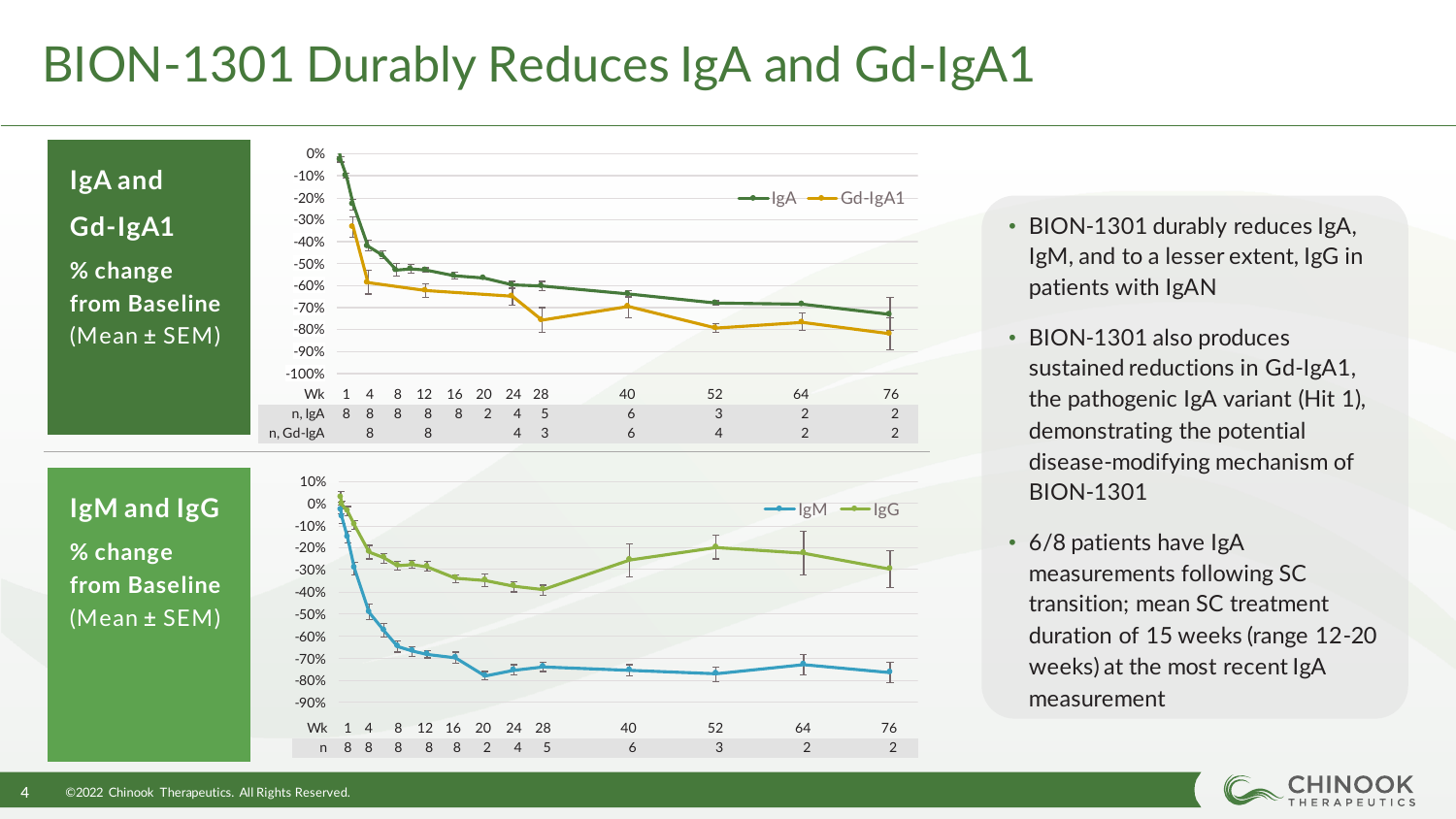## BION-1301 Treatment Results in Sustained, Clinically Meaningful Proteinuria Reductions



- BION-1301 treatment results in proteinuria reductions within 3 months, which are sustained and continue to decline through one year in patients across a range of disease severity
- 6/8 patients have proteinuria measurements following SC transition; mean SC treatment duration of 17 weeks (range 5-24 weeks) at the most recent proteinuria measurement
- 4 patients at the week 52 proteinuria measurement had transitioned to SC dosing for 12-24 weeks (mean 20 weeks); 2 patients at week 76 had 5 and 19 weeks of SC dosing, respectively

Median baseline 24-h urine protein excretion: 1.22 g/day (range: 0.74 - 6.47 g/day)

\*Results plotted are based on the least squares mean +/- SE of change from baseline on natural log scale from the MMRM back-transformed to a percent reduction from baseline scale